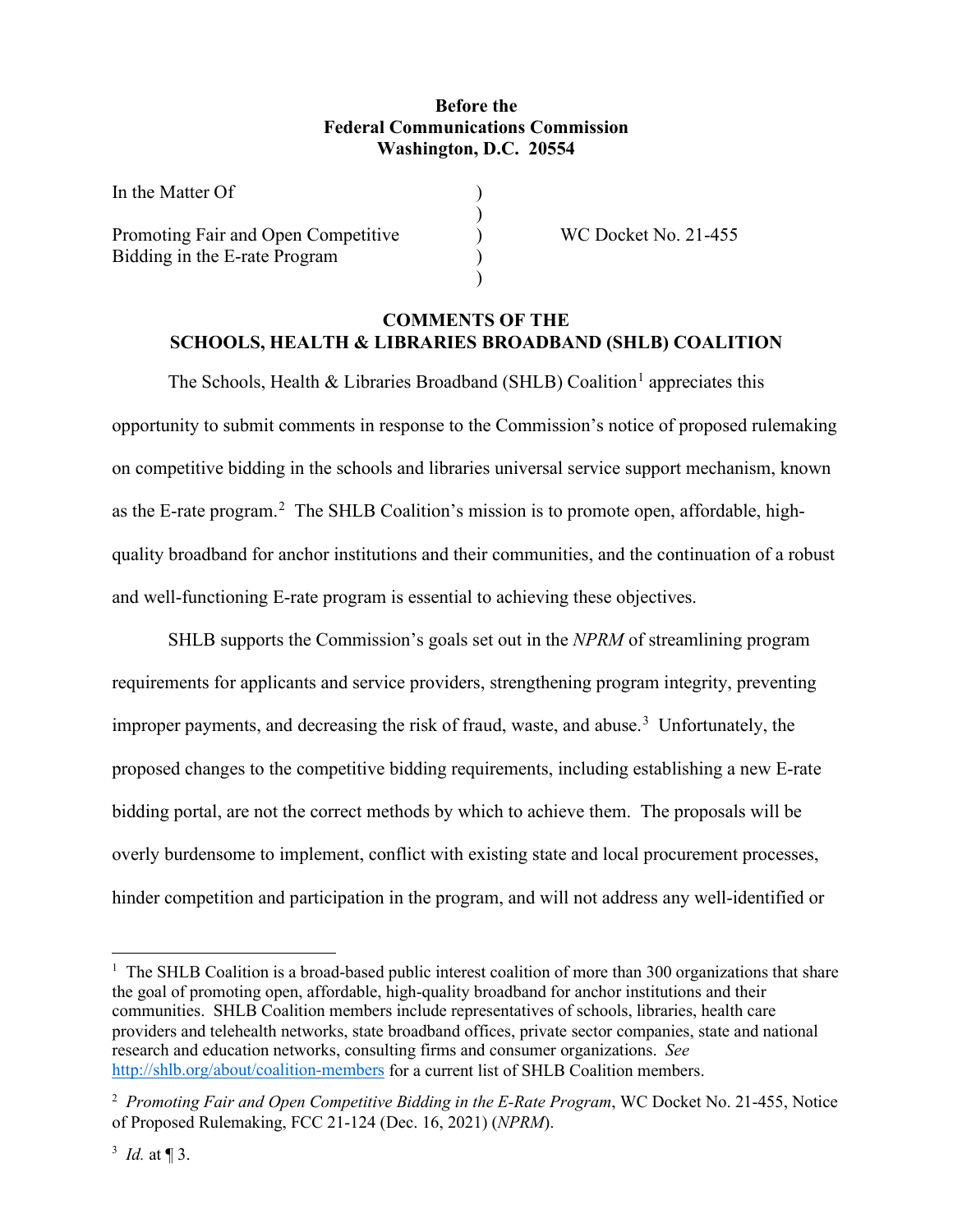quantified fraudulent practices. In short, the contemplated rule changes are unnecessary, unwieldy, and unwise.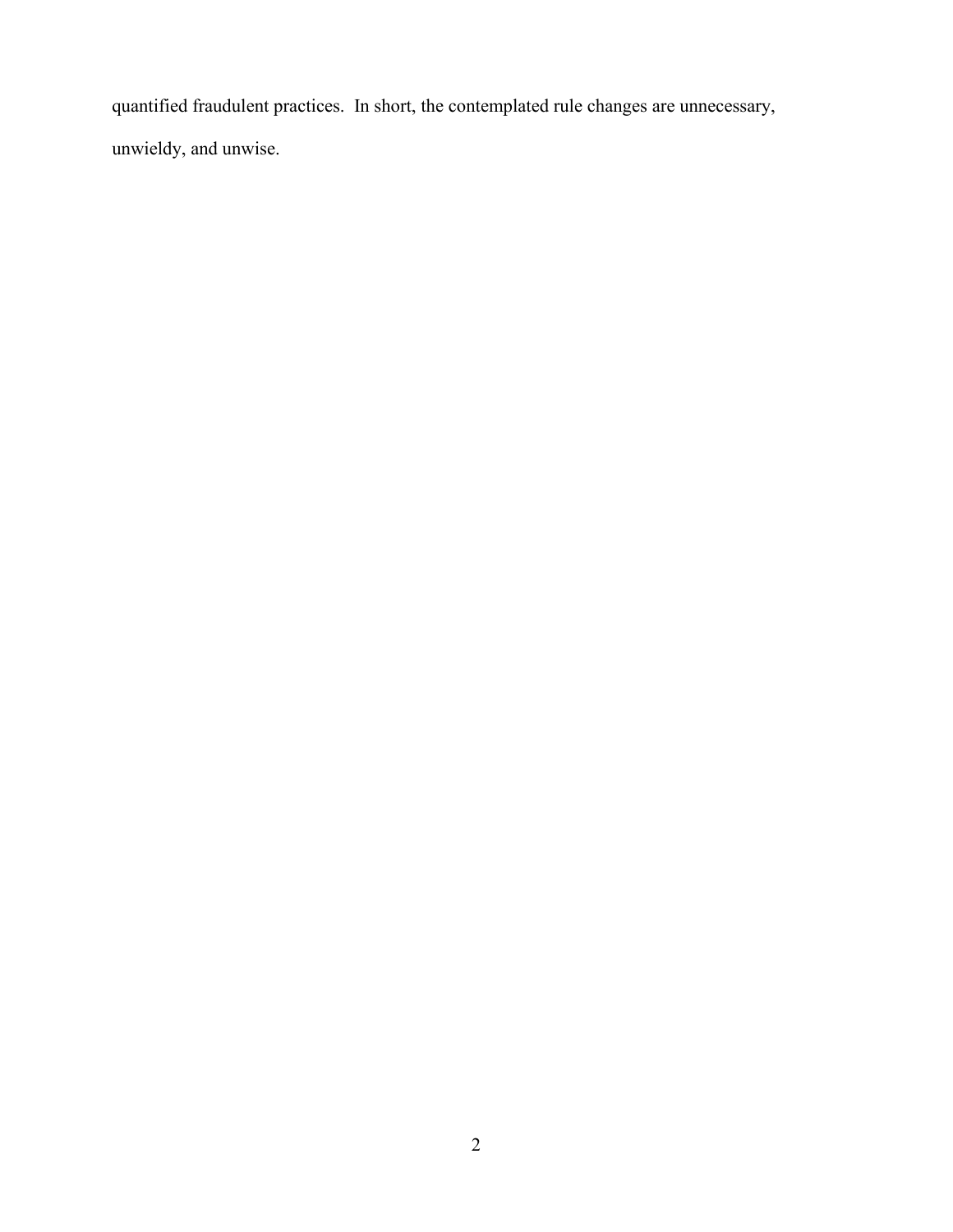# **TABLE OF CONTENTS**

| II. THE SCOPE OF THE PROBLEM IDENTIFIED DOES NOT WARRANT SUCH A                                                                    |
|------------------------------------------------------------------------------------------------------------------------------------|
| <b>COMPLIANCE WITH THE PROPOSED REQUIREMENTS WOULD BE</b><br>HL.<br><b>EXCESSIVELY BURDENSOME FOR PROGRAM PARTICIPANTS </b> 7      |
| A. Mandating Use of a USAC Bidding Portal Conflicts with Existing State and Local                                                  |
| The Commission's Proposals Will Impose Excessive Administrative Burdens on<br>В.                                                   |
| <b>IMPLEMENTATION OF THE COMMISSION'S PROPOSALS WILL NOT</b><br>$\mathbf{IV}_{-}$                                                  |
| V. THE COMMISSION SHOULD FOLLOW GAO'S RECOMMENDATIONS TO<br><b>IMPLEMENT FRAUD RISK ASSESSMENT PLANS AND USE DATA ANALYTICS 15</b> |
|                                                                                                                                    |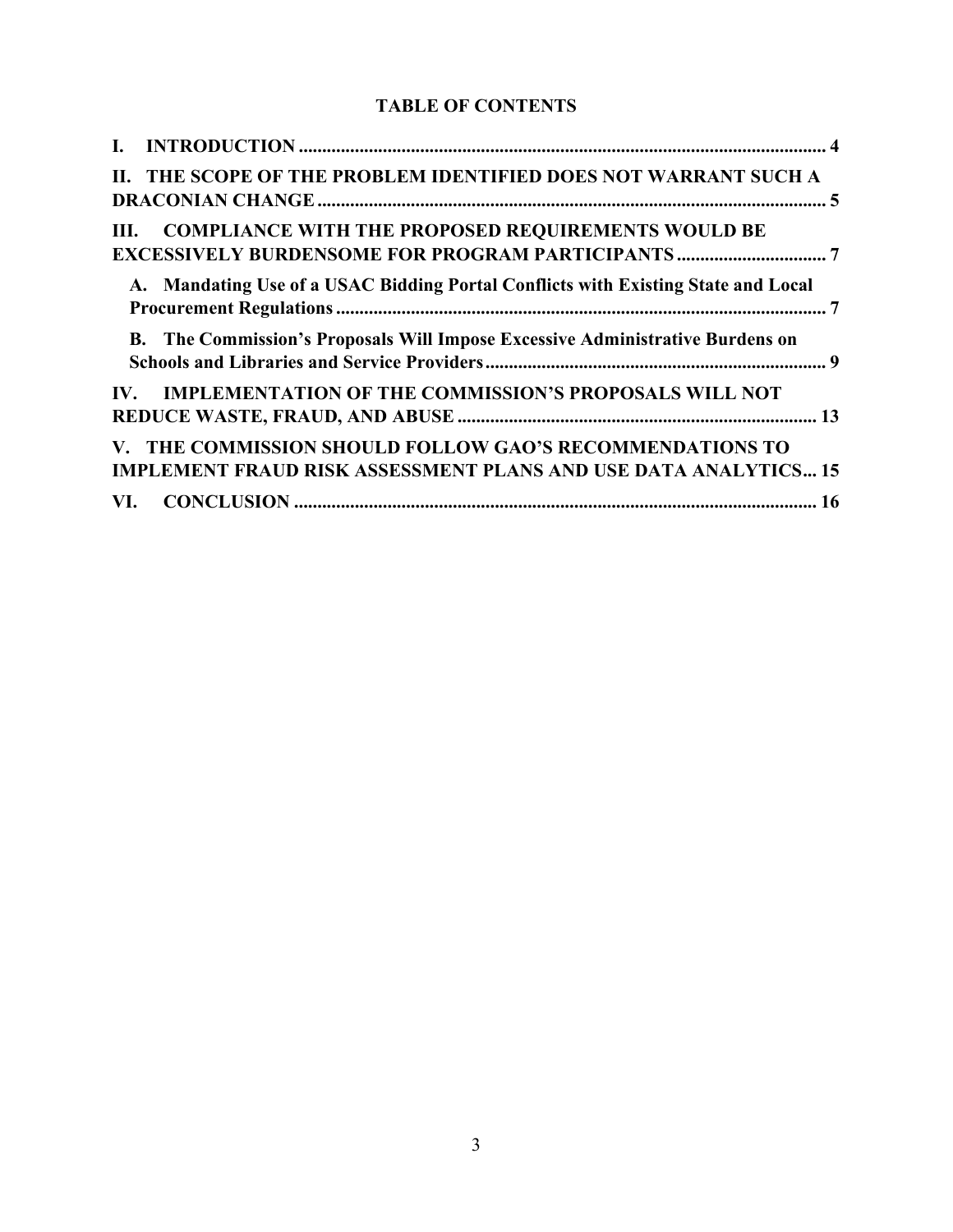# <span id="page-3-0"></span>**I. INTRODUCTION**

Through its proposed revisions to the E-rate competitive bidding rules, the Commission purports to address an issue raised by the Government Accountability Office (GAO) in a 2020 report on the E-rate program.<sup>[4](#page-3-1)</sup> Specifically, "[GAO] identified opportunities to misrepresent compliance with competitive bidding requirements as an underlying fraud risk for the E-Rate program."[5](#page-3-2) The Commission also cites to a report from the Commission's Office of Inspector General (OIG) from 2017 recommending the creation of a central repository for competitive bidding documents and a holding period before applicants would be allowed to review bids.<sup>[6](#page-3-3)</sup>

In response, the Commission proposes to require the creation and use of a new competitive bidding portal, to be managed by USAC, in which every bid for E-rate services would be uploaded.<sup>[7](#page-3-4)</sup> Service providers would be required to navigate this new system, and the Commission seeks comment on requiring USAC to withhold these bids from E-rate applicants for some period of time. The Commission also seeks comment on requiring applicants to submit additional bidding documentation to USAC before receiving E-rate support.<sup>[8](#page-3-5)</sup>

Establishing a new federal bidding portal which may increase processing delays and mandating the submission of even more documentation than currently is required would be overly burdensome and complicated and would introduce myriad opportunities for mistakes and errors into an already complex process. Mandating the use of a federal bidding portal will

<span id="page-3-5"></span><sup>8</sup> *Id.*

<span id="page-3-1"></span><sup>4</sup> *Telecommunications: FCC Should Take Action to Better Manage Persistent Fraud Risks in the E-rate Program*, GAO-20-606 (Sept. 16, 2020) (2020 GAO E-Rate Report).

<span id="page-3-2"></span><sup>5</sup> *NPRM*, FCC 21-124 at ¶ 2.

<span id="page-3-3"></span><sup>6</sup> *Id.*

<span id="page-3-4"></span><sup>7</sup> *Id.* at ¶ 10.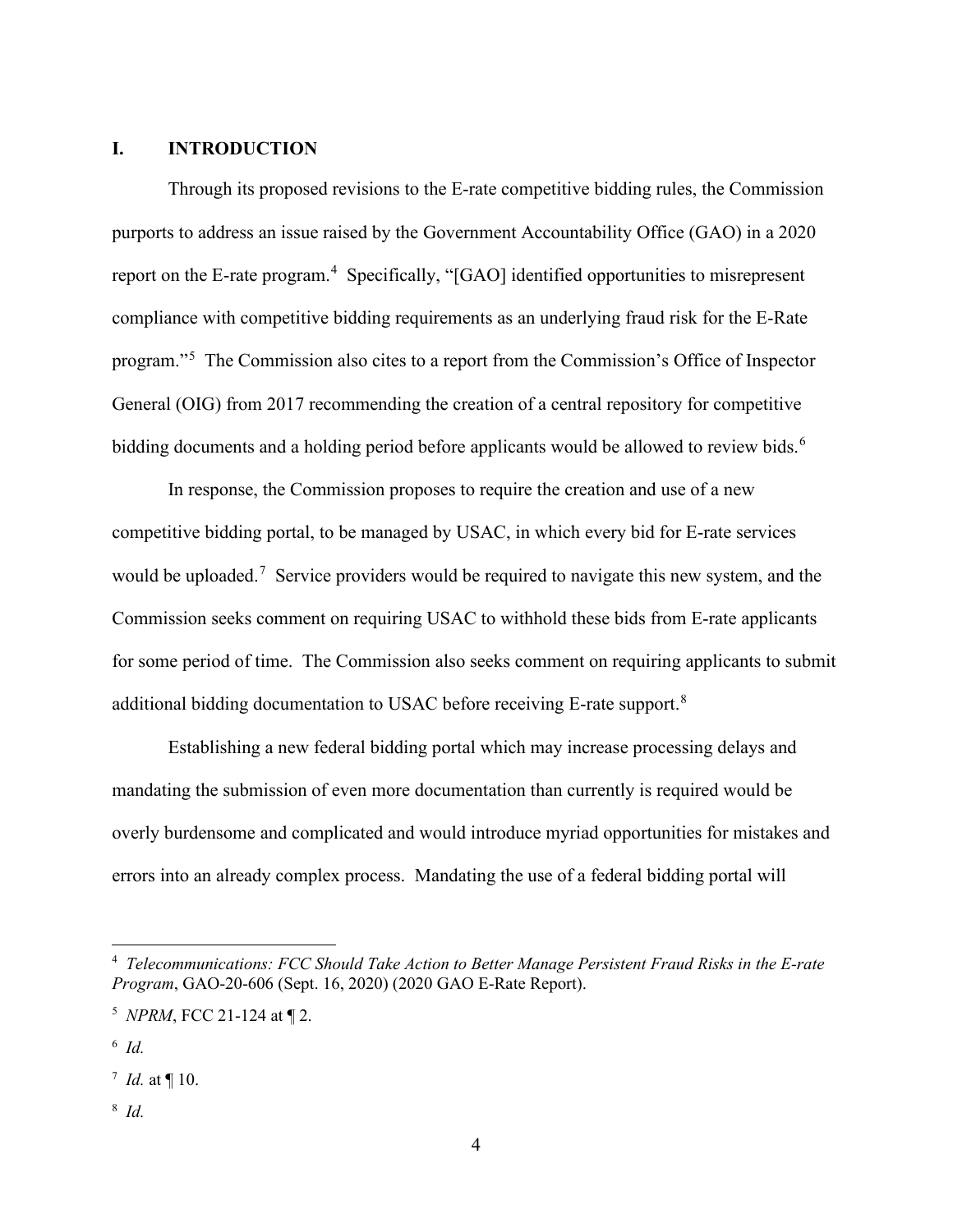conflict with and needlessly complicate state and local procurement processes, with which applicants and bidders must still comply. Smaller providers and applicants will be the least able to adapt to and absorb the cost of these new requirements, making it more likely that they will refrain from participating in the program, thereby decreasing competition and diversity in the Erate program. And this excessively burdensome approach is unwarranted given the small number of competitive bidding problems identified by GAO and OIG.

## <span id="page-4-0"></span>**II. THE SCOPE OF THE PROBLEM IDENTIFIED DOES NOT WARRANT SUCH A DRACONIAN CHANGE**

The Commission is proposing to mandate the creation of a new online bidding portal that would be required to handle the uploading of tens of thousands of bid responses each year. The Commission is also seeking comment on requiring applicants to upload all of their competitive bidding related documentation when they request E-rate support. Enacting these changes would be an enormous undertaking that would be expensive to execute – taking money out of the universal service fund – and that would take a significant amount of time to implement. In return, these changes are meant to address the potential for fraud in the E-rate competitive bidding process. However, this potential for fraud has not been quantified and there is no evidence to suggest that the costs of creating a complex, expensive, burdensome bidding portal and document collection requirement are justified.

In its report examining fraud risk in the E-rate program, GAO cited an increase in improper payments between 2014 and 201[9](#page-4-1). $9\,$  GAO noted that the existence of improper payments "could suggest that a program may also be vulnerable to fraud,"<sup>[10](#page-4-2)</sup> but it also could be completely unrelated to fraud of any kind. As GAO acknowledges, an improper payment is "any

<span id="page-4-1"></span><sup>9</sup> 2020 GAO E-Rate Report at 2.

<span id="page-4-2"></span><sup>10</sup> *Id.*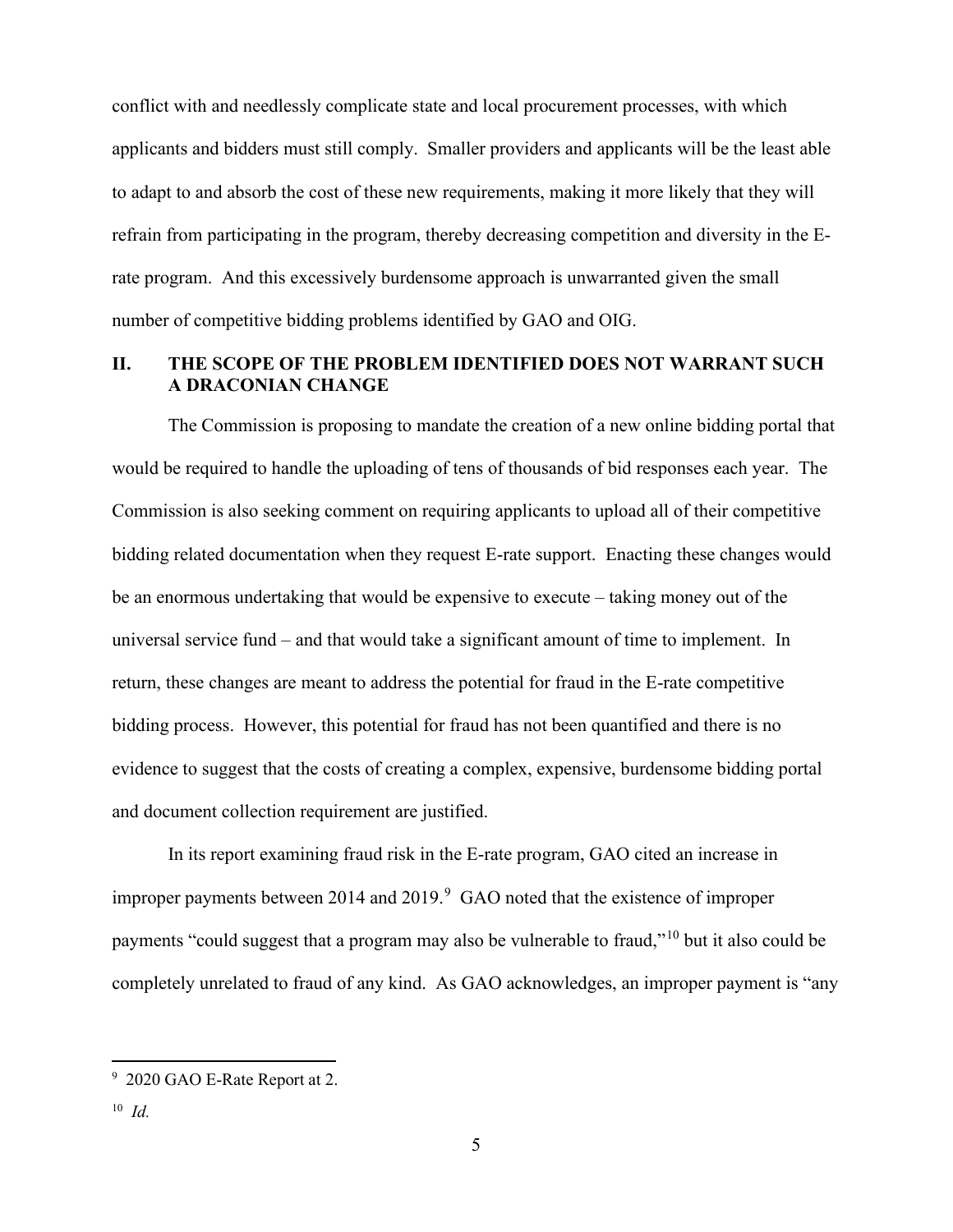payment that should not have been made or that was made in an incorrect amount (including overpayments and underpayments) under statutory, contractual, administrative, or other legally applicable requirements."<sup>[11](#page-5-0)</sup> They are simply errors that happen in administration of the program, some of which may be due to USAC's systems or actions. Simply put, they are not a measurement of fraud and implementation of a competitive bidding portal will not eliminate improper payments.

<span id="page-5-3"></span>OIG also has recommended the creation of a bidding portal, but information from OIG's own website shows that competitive bidding fraud happens infrequently in the E-rate program. OIG has listed fraud cases related to the Universal Service Fund since 2011, and in that period of more than a decade, only a handful relate to E-rate competitive bidding.<sup>12</sup> These cases generally involve collusion between the service provider and the E-rate applicant, which would not be identified or stopped by the use of a bidding portal or additional reporting requirements. Furthermore, the amount of money recovered from prosecution of all E-rate fraud cases listed on OIG's website, including those that are unrelated to competitive bidding, comprise a miniscule percentage of total E-rate commitments.<sup>13</sup> The cost of creating the bidding portal far outweighs the benefit of prevention in this case.

Furthermore, the current E-rate competitive bidding process is working well, as demonstrated by the increase in the number of bids E-rate applicants are receiving. Funds for

<span id="page-5-0"></span><sup>11</sup> *Id.* n.4.

<span id="page-5-1"></span><sup>&</sup>lt;sup>12</sup> FCC, Office of Inspector General, Investigation Documents, [https://www.fcc.gov/inspector](https://www.fcc.gov/inspector-general/reports/other)[general/reports/other](https://www.fcc.gov/inspector-general/reports/other) (last visited Apr. 20, 2022).

<span id="page-5-2"></span><sup>&</sup>lt;sup>13</sup> Since the inception of the program in 1998, more than \$56 billion has been committed in E-rate funding. *Universal Service Monitoring Report*, Federal-State Joint Board on Universal Service, CC Docket Nos. 96-45 *et al.*, 50, Table 4-2 (2021) (\$56,227,618,000 in E-rate funding committed through June 30, 2021). The E-rate cases listed on OIG's website reported approximately \$89 million in fines and restitution paid as a result of fraud convictions. This represents less than 0.16% of E-rate committed funding.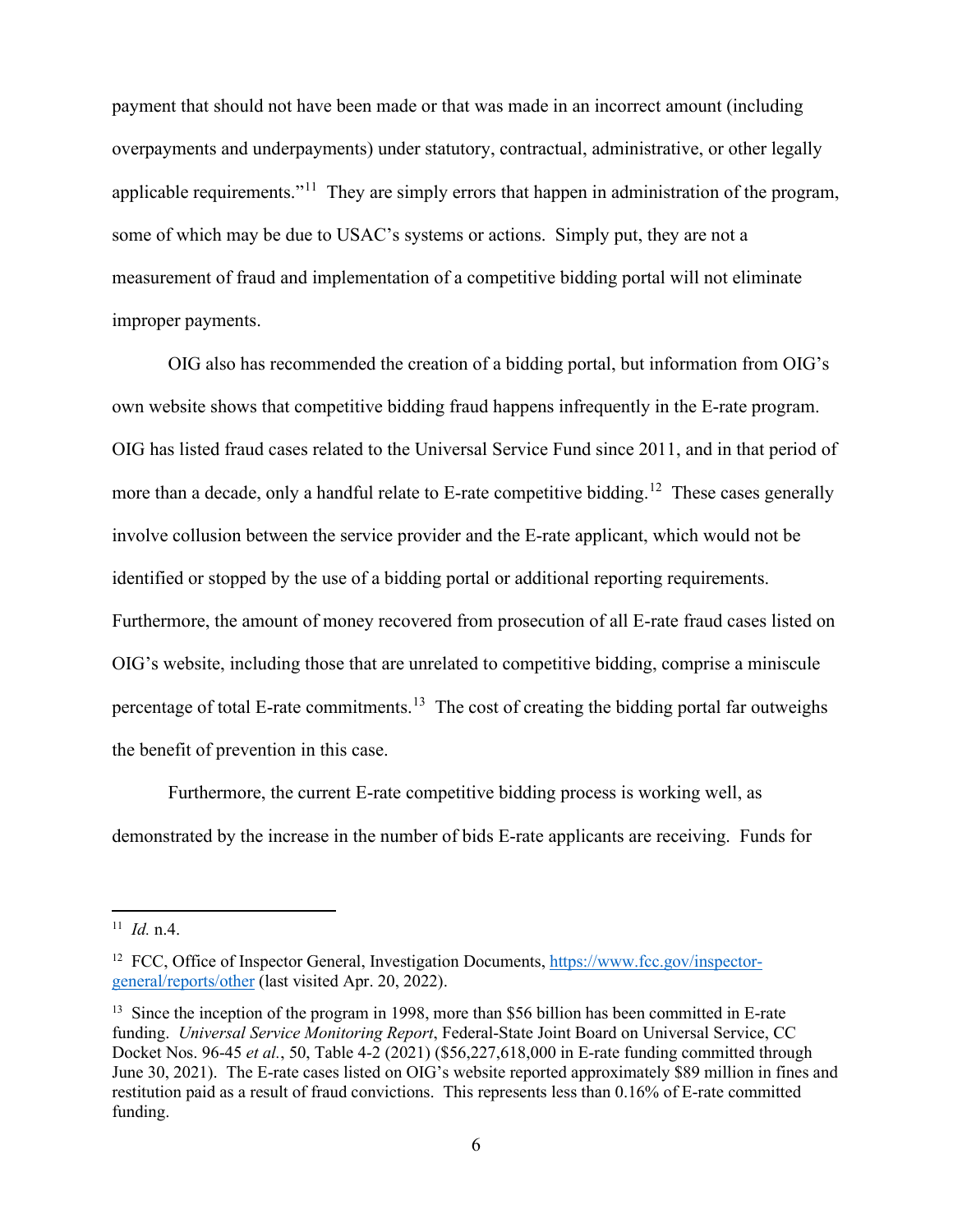Learning reports that, in the past five years, the average number of bids received per E-rate request for services increased 26 percent, and the percentage of E-rate contracts that received only one or no bids decreased from 41 percent to 25 percent.<sup>[14](#page-6-2)</sup> And prices for E-rate services are declining by large margins as well.<sup>15</sup> The data confirms that competition is increasing and prices are dropping so there is no need for costly and disruptive changes to the E-rate competitive bidding rules at this time, to combat a very low level of fraud.

## <span id="page-6-0"></span>**III. COMPLIANCE WITH THE PROPOSED REQUIREMENTS WOULD BE EXCESSIVELY BURDENSOME FOR PROGRAM PARTICIPANTS**

Although one of the Commission's goals in the *NPRM* is "streamlining program requirements for applicants and service providers,"[16](#page-6-4) its proposals would have the complete opposite effect. In addition to introducing further complicated processes and increasing burdens on applicants and service providers, the bidding portal will be difficult, if not impossible, to reconcile with existing state and local procurement processes.

### **A. Mandating Use of a USAC Bidding Portal Conflicts with Existing State and Local Procurement Regulations**

<span id="page-6-1"></span>The Commission's proposal to require service providers to upload all bids to USAC through a bidding portal would conflict with state and local procurement requirements. State and localities have their own procurement processes that have been in place for many years and with which bidders must comply. Adding a requirement to submit bids to USAC would at best duplicate these efforts with little to no benefit, and at worst would violate state and local procurement laws and regulations.

<span id="page-6-2"></span><sup>&</sup>lt;sup>14</sup> Impact of Modernization on the E-rate Competitive Bidding Process: Funding Years 2017 to 2021, Funds for Learning, 2 (Mar. 30, 2022) (Funds for Learning Report).

<span id="page-6-3"></span><sup>&</sup>lt;sup>15</sup> *Id.* (finding a 71% decrease in the median price per megabit paid by K-12 schools and a 49% decrease in the average price per wireless access point).

<span id="page-6-4"></span><sup>16</sup> *NPRM*, FCC 21-124 at ¶ 3.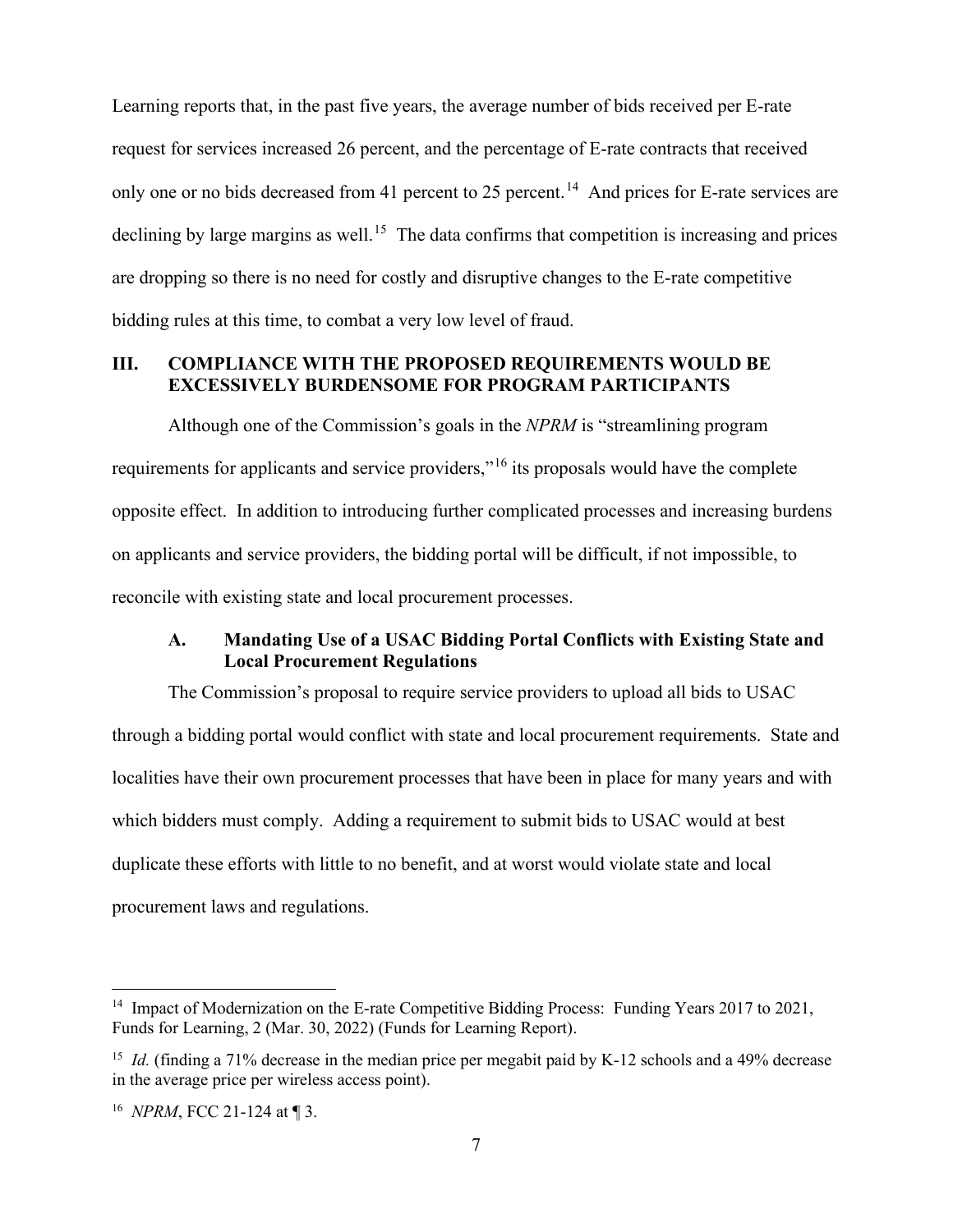For example, in California, Section 12102 of the Public Contract Code governs state information technology acquisitions and mandates competitive bidding in most circumstances. [17](#page-7-0) Section 12102.2 sets forth certain solicitation requirements including sealed cost proposals, evaluation criteria for such bids, and protest procedures.<sup>[18](#page-7-1)</sup> Section 12103 provides multiple scenarios for bidding processes, such as price negotiation, assessment of system or equipment component performance and availability, assessment to obtain a contractual guarantee of a level of performance, and bond requirements.<sup>[19](#page-7-2)</sup> It is unclear, and unlikely, that the E-rate bidding portal would be capable of allowing for and administering these differing bidding scenarios. In addition, in some cases bidding in California involves a two-step process in which the cost portion of the bid is separately sealed and cannot be reviewed until after review of the technical portion is completed.[20](#page-7-3) Again, it is unclear how a USAC-administered bidding portal would accommodate this process.

Similarly, San Diego County has strict procurement processes.<sup>21</sup> The bidding portal may impact the county's ability to comply with the Notice of Procurement requirements in the event that proposal updates or other information on the project needs to be communicated to vendors

<span id="page-7-2"></span>19 *Id.* § 12103.

<span id="page-7-4"></span><sup>21</sup> County Of San Diego, California Board Of Supervisors Policy, A-087, <http://www.amlegal.com/pdffiles/SanDiegoCo/BoardPolicy/A-087.pdf>(last visited Apr. 22, 2022).

<span id="page-7-0"></span><sup>17</sup> CA Pub Cont Code § 12102.

<span id="page-7-1"></span><sup>18</sup> *Id.* § 12102.2.

<span id="page-7-3"></span><sup>&</sup>lt;sup>20</sup> *Id.* § 12102(b)(2) ("Evaluation of all criteria, other than cost, shall be completed prior to the time designated for public opening of cost proposals, and the results of the completed evaluation shall be published immediately before the opening of cost proposals. The state's contact person for administration of the solicitation shall be identified in the solicitation for bids and proposals, and that person shall execute a certificate under penalty of perjury, which shall be made a permanent part of the official contract file, that all cost proposals received by the state have been maintained sealed and under lock and key until the time cost proposals are opened.").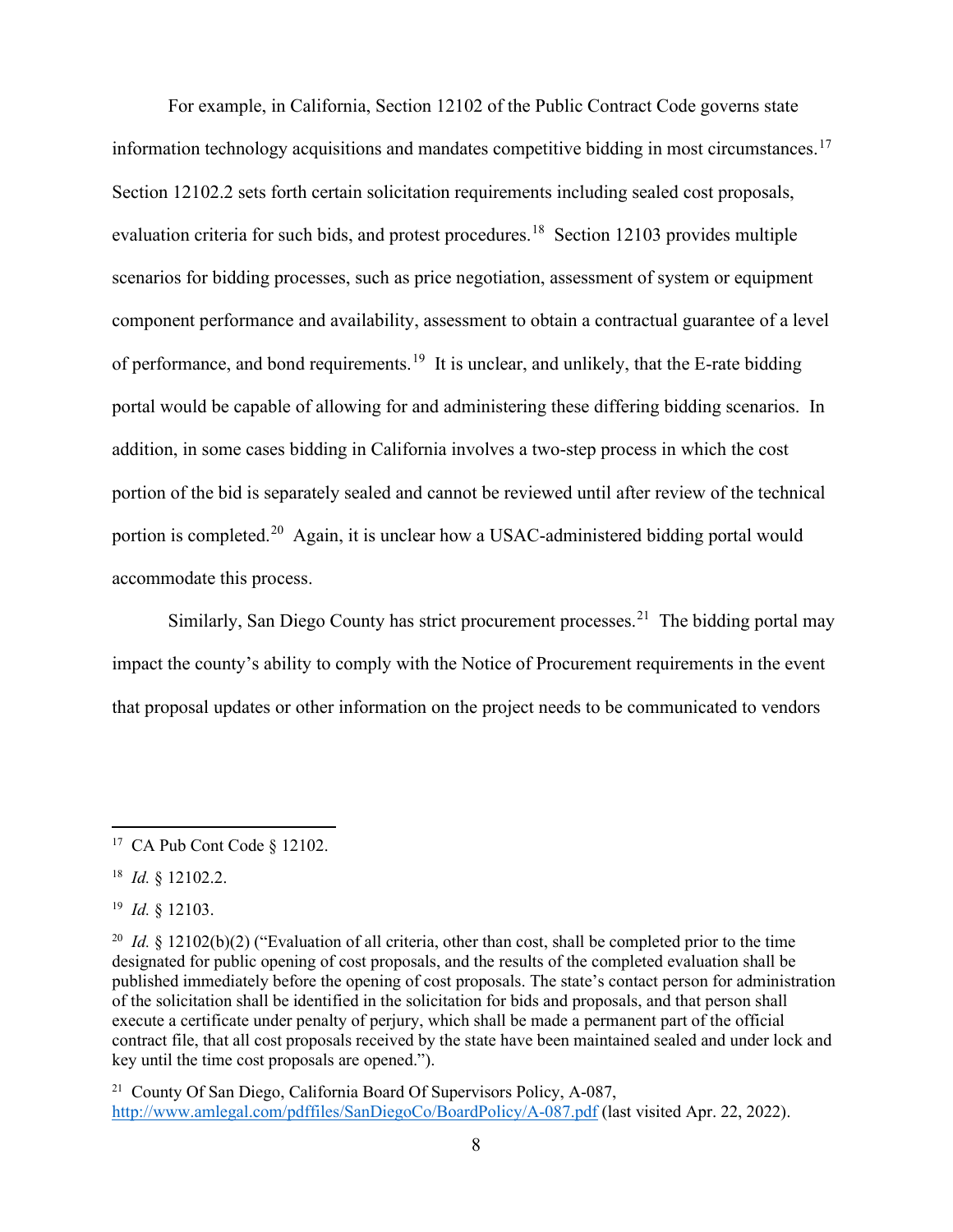during the competitive bidding window.<sup>22</sup> And the city of San Diego has its own procurement processes.[23](#page-8-2) Regulations there require sealed bids for goods and services contracts over  $$150,000$  in value,<sup>[24](#page-8-3)</sup> so requiring bidders to share bids with USAC through the portal would conflict with this provision.

Mississippi state procurement law strictly prohibits the requirement that bids be submitted electronically.<sup>[25](#page-8-4)</sup> The state expressly exempts small counties and municipalities from any requirement to implement electronic bidding processes and forbids the requirement of electronic bidding to ensure that service providers in rural areas of the state that lack adequate broadband capabilities are not precluded from bidding. The state took these actions because electronic bidding disadvantages smaller entities in the state that do not have the staff, knowledge and technology available to participate using this method.

Adoption of an E-rate bidding portal will conflict with these processes and will impose additional duplicative requirements on service providers and applicants, with little upside.

## **B. The Commission's Proposals Will Impose Excessive Administrative Burdens on Schools and Libraries and Service Providers**

<span id="page-8-0"></span>The Commission's proposal would require service providers to upload all E-rate bid responses, which average nearly 85,000 documents per year,<sup>[26](#page-8-5)</sup> to a portal created and managed by USAC. USAC would control when applicants could access these bids to begin the review process. The Commission further asks whether applicants should be required to upload all of their competitive bidding review documentation when they file their Forms 471 requesting

<span id="page-8-1"></span><sup>22</sup> *Id.* at page 6, section 4.

<span id="page-8-2"></span><sup>23</sup> San Diego Municipal Code, Art. 2, Div. 32.

<span id="page-8-3"></span><sup>24</sup> *Id.* § 22.3203(c); *see also* City of San Diego Procurement Manual, page 19, https://www.sandiego.gov/sites/default/files/sd\_procurement\_manual.pdf (last visited Apr. 22, 2022).

<span id="page-8-4"></span><sup>&</sup>lt;sup>25</sup> Miss. Code Ann.  $\frac{31-7-13(c)}{5}$ .

<span id="page-8-5"></span><sup>&</sup>lt;sup>26</sup> Funds for Learning Report at 7.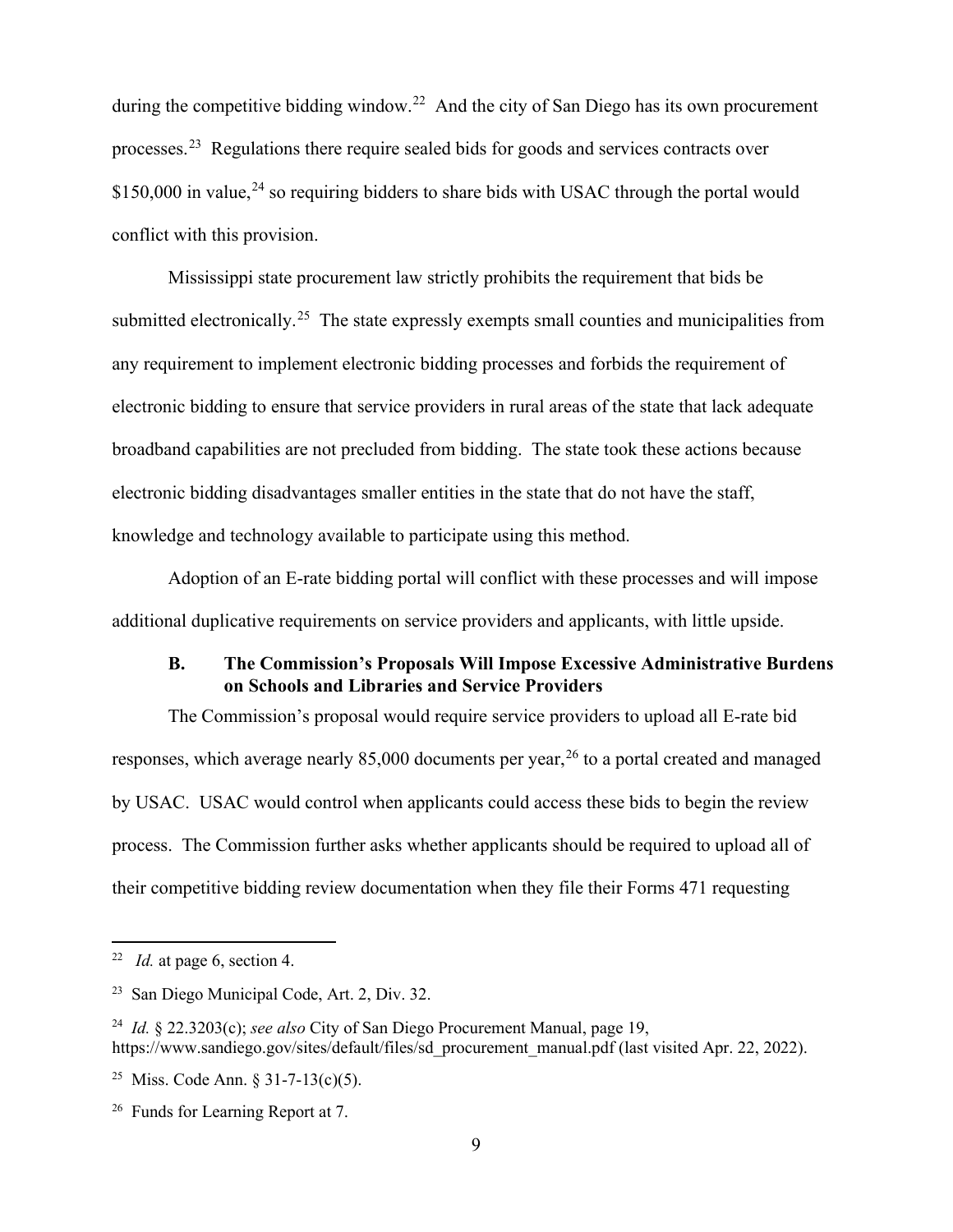funding. These proposed requirements would introduce needless delay and complication into an already complex process.

First, the bidding portal proposal would preclude or hinder many steps E-rate applicants take in their procurements that lead to better results. For example, if applicants are able to review proposals as they are submitted, they can identify proposals that are deficient and allow bidders to address any issues with their proposals as soon as possible, providing applicants with more complete responses from which to select E-rate services. This would not be possible if applicants do not have access to proposals with sufficient time before the application window closes. And requiring USAC to withhold proposals from applicants for some period of time would needlessly extend the bidding process. Adding steps and time to the already lengthy process will require applicants to start their competitive bidding processes even earlier than they do now. Already, school districts have to enter into contracts with service providers months before the services are scheduled to begin, just to comply with the E-rate application deadline. Some even have to do so before their budgets for the next school year are finalized. Additional competitive bidding requirements and processes will only exacerbate this problem.

Applicants also conduct walkthroughs and site visits with prospective bidders, allowing them to view and examine sites for which services are requested. This is an extremely useful part of the process, as it allows service providers to offer more detailed proposals tailored to the specific needs of schools and libraries. Similarly, for more complex service requests, including special construction of facilities, applicants often conduct bidder conferences in which applicants can discuss service needs with potential bidders and answer any questions bidders may have. Requiring that all communications between applicants and service providers be conducted through a bidding portal would hinder or cause applicants to discontinue these beneficial practices altogether, which in turn will reduce the quality of E-rate bids and services.

10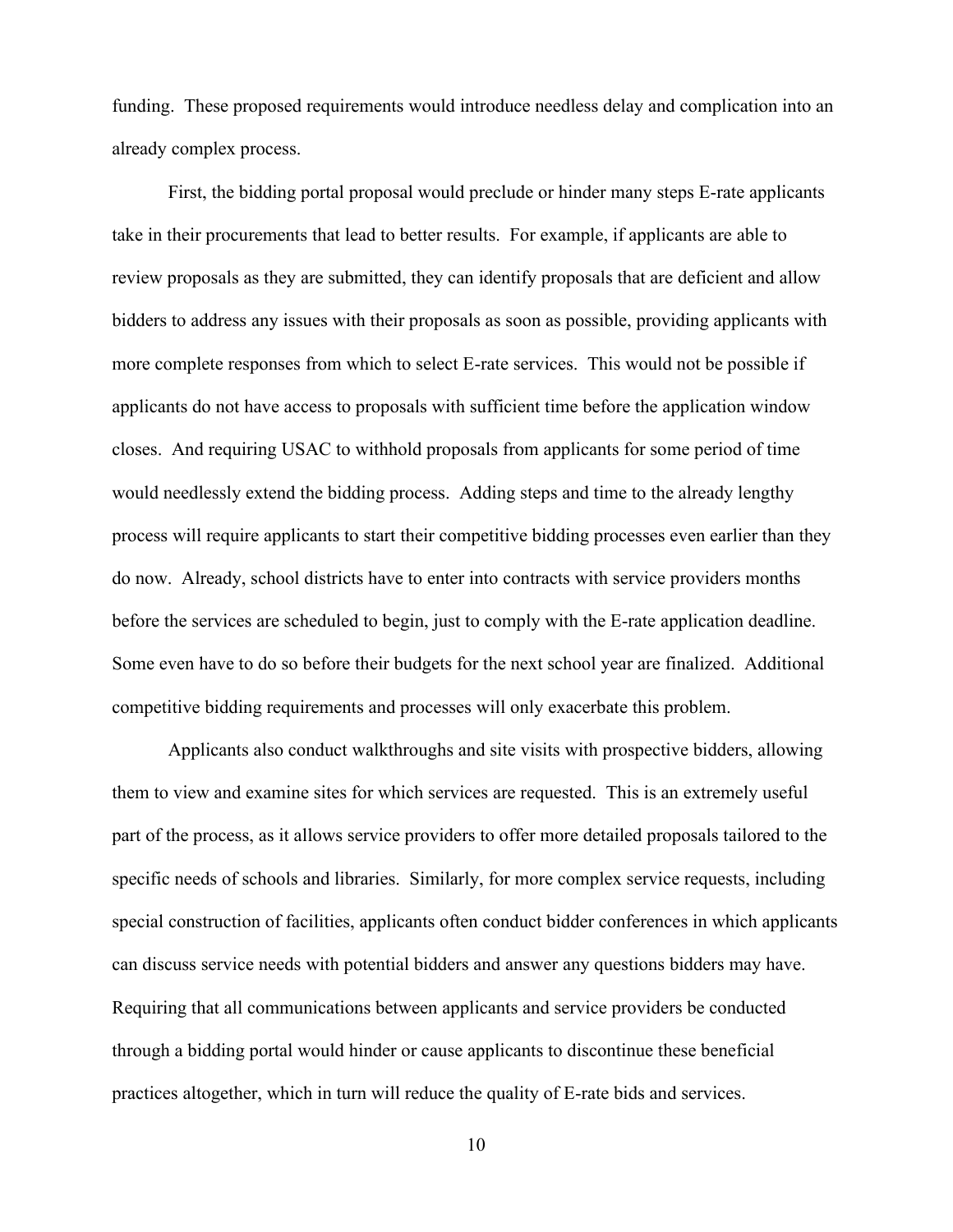In some cases, schools and libraries, particularly smaller ones, maintain their records in paper format. Imposing a requirement for applicants to upload all competitive bidding documents to USAC would impose significant costs on these applicants, who would have to expend resources to digitize all of their documentation. Requiring all E-rate applicants to upload mountains of data with their Forms 471 will cause enormous logistical problems and make it difficult for applicants to gather and submit that data by the Form 471 filing deadline. And the requirement is unnecessary because USAC currently can and does request these documents from applicants as warranted during its review processes.

Requiring the submission of all bids to a portal would also impose new and potentially significant costs on service providers as well. Larger providers could have significant numbers of responses to upload. And smaller service providers that do not receive a large portion of their revenue from the E-rate program may choose to forego participation if they are forced to comply with a complex new bidding portal system. Particularly in rural areas, schools and libraries often face challenges receiving any bids at all, but if the program is further complicated by the inclusion of new bid reporting requirements, smaller service providers may be even less likely to bid in these areas. Imposing additional costs related to bidding, coupled with the additional delay in reimbursement an extended bidding period would entail will cause smaller providers to avoid the E-rate program entirely.

For instance, based on information from USAC's Open Data, slightly more than 5,000 service providers won E-rate bids in 2019 through 2021. Of these providers, the majority were awarded bids for only one or two Funding Request Numbers (FRNs) per year.<sup>27</sup> Eighty-five

<span id="page-10-0"></span> $27$  Of the 5,323 service providers awarded bids in these years, 869 were awarded bids for two FRNs per year and 2,208 were awarded a bid for a single FRN per year.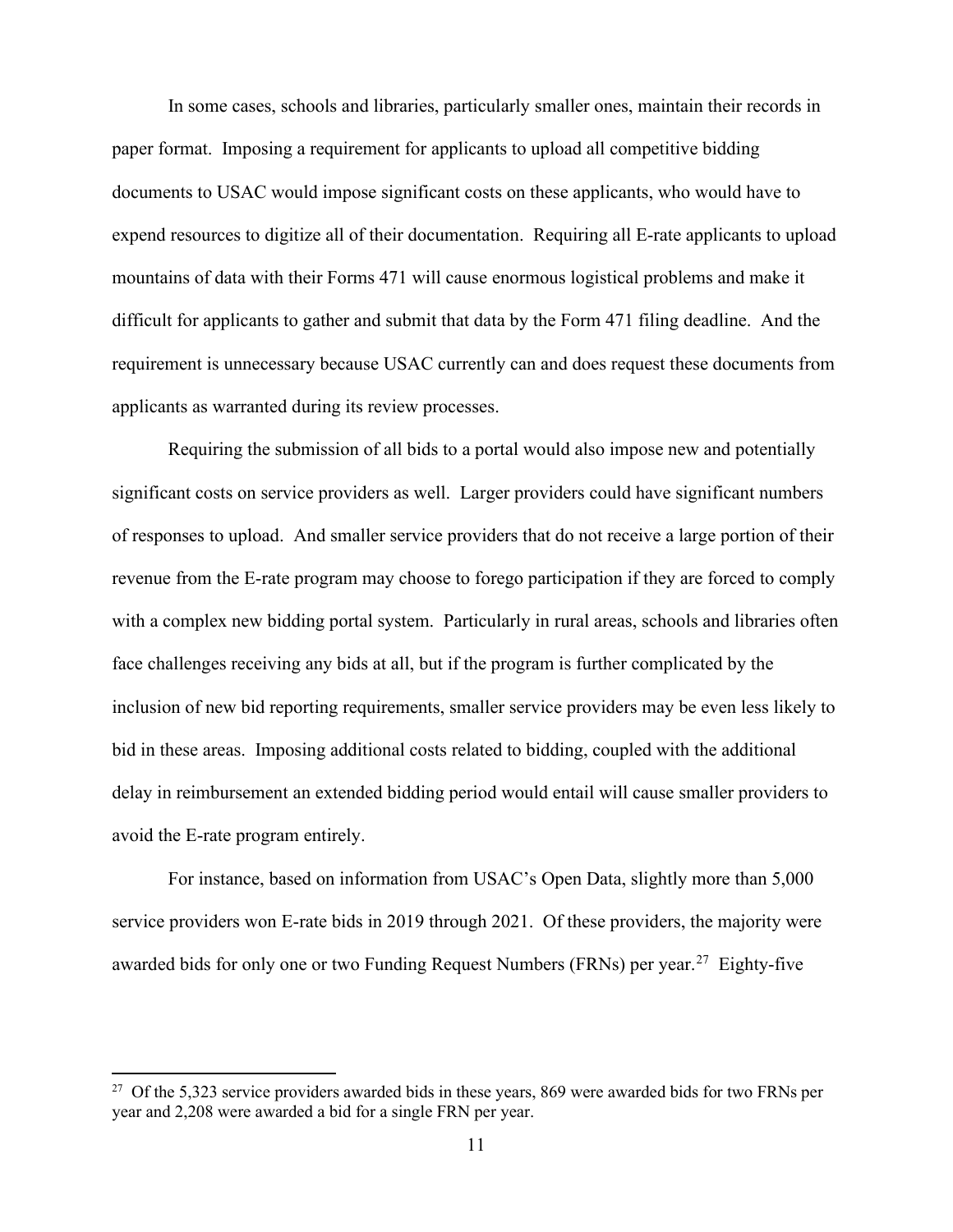percent of service providers won bids for 10 or fewer FRNs per year.<sup>[28](#page-11-0)</sup> One-third of providers received less than \$10,000 in E-rate support for providing these services.<sup>29</sup> Given the small number of FRNs and low amount of funding available to many providers participating in the Erate program, it is likely that many will choose to forego participation if new onerous bidding burdens are imposed.

In addition, the creation of a bidding portal could allow some service providers to overbid by submitting bids in response to a broad range of proposals even when they do not provide the requested services. An increase in these "spam" bids would make it more difficult for procurement officials to navigate their options and waste time and resources reviewing unqualified bids.

Finally, such a significant amount of data coming in at the same time from so many Erate bidders and applicants is likely to cause problems for any online system. And failure of either the bidding portal or the competitive bid document intake system at or near the end of the filing window would be disastrous for program participants. As Funds for Learning reports, most E-rate participants find USAC's existing online portal, the E-rate Productivity Center (EPC), difficult to navigate.<sup>[30](#page-11-2)</sup> As Funds for Learning states, "Even without managing the competitive bidding process, the current EPC system receives poor marks [from E-rate applicants]. Despite the investment of millions of dollars and years of development time, most applicants do not find the EPC system helpful or easy to use."[31](#page-11-3) USAC does not have a good

<span id="page-11-0"></span><sup>&</sup>lt;sup>28</sup> Of the 5,323 service providers,  $4,500$  won bids for 10 or fewer FRNs per year.

<span id="page-11-2"></span><span id="page-11-1"></span><sup>&</sup>lt;sup>29</sup> Of those same 5,323 providers, 1,805 were awarded an average of below \$10,000 in support per year. <sup>30</sup> *Id.* at 12-13.

<span id="page-11-3"></span><sup>31</sup> *Id.* at 12; *see also* Appendices A and B (detailing the history of problems with EPC and survey responses providing feedback on the system).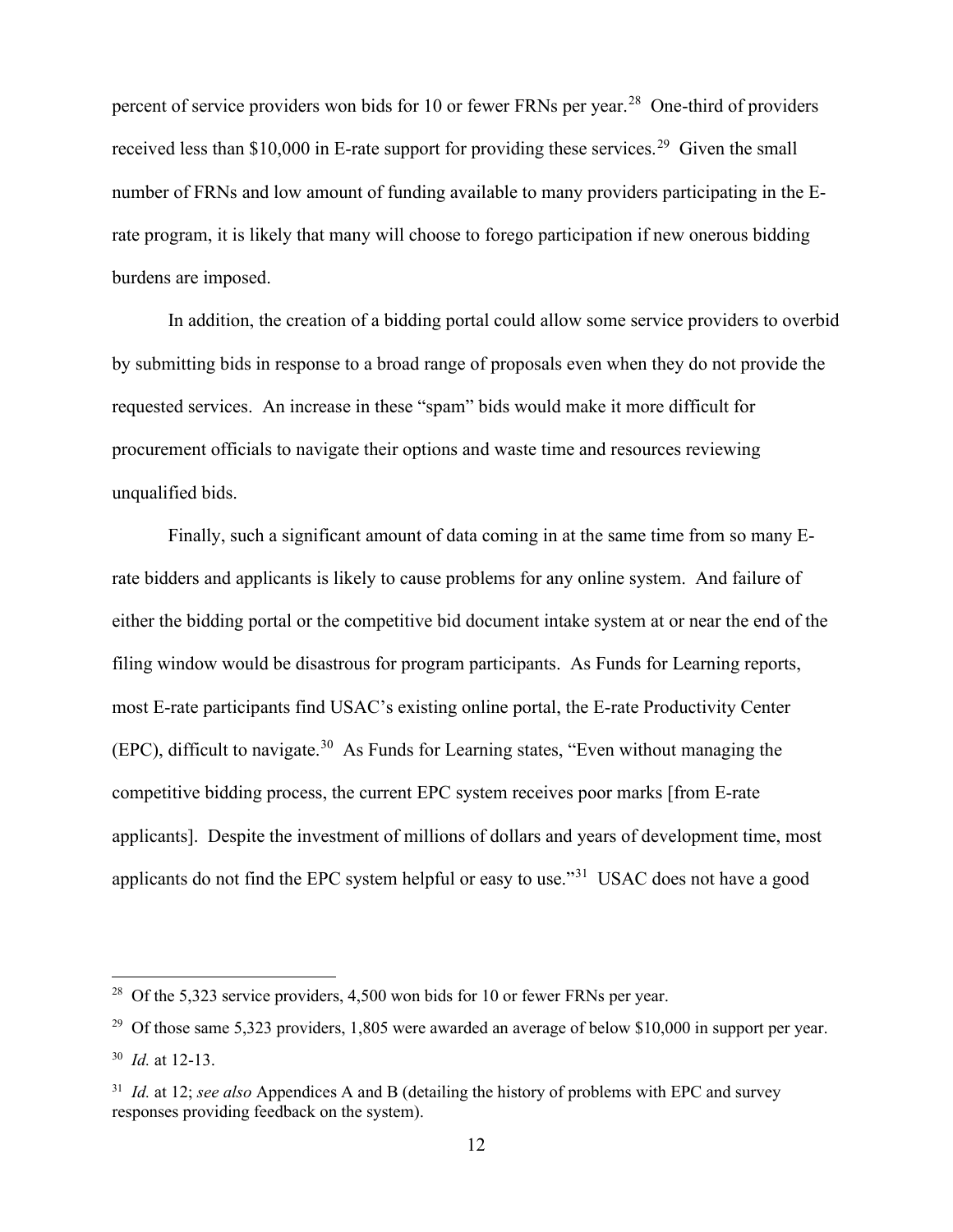track record with respect to developing and implementing new user systems.<sup>[32](#page-12-1)</sup> It is illogical to believe that creation of a new online bidding portal and intake system for all E-rate competitive bidding documentation would be implemented more successfully. This will only serve to complicate the E-rate process, introduce the opportunity for errors and technical malfunctions, and frustrate program participants.

In fact, EPC has resulted in less functionality in certain circumstances than existed in the previous system. For example, USAC used to be able to issue commitments for partial months for services turned up or disconnected during the month, but now it will only fund services for an entire month. Schools and libraries then lose funding that they are eligible for when they transition to a new carrier or new services on any day other than the first of the month. USAC has never fixed this issue since adopting EPC seven years ago.

### <span id="page-12-0"></span>**IV. IMPLEMENTATION OF THE COMMISSION'S PROPOSALS WILL NOT REDUCE WASTE, FRAUD, AND ABUSE**

The Commission proposes to create and mandate the use of a new bidding portal as a way to address fraud risk in the E-rate program. Specifically, the Commission is responding to GAO's statement that E-rate applicants have "[o]pportunities to misrepresent compliance with competitive-bidding requirements, such as competitive-bidding rules and processes."[33](#page-12-2) GAO claims that "[s]uch an opportunity exists because neither [the FCC nor USAC] has visibility into the competitive bids that the applicant says it receives."[34](#page-12-3) Creation of a bidding portal, however,

<span id="page-12-1"></span><sup>32</sup> *See, e.g., Promoting Telehealth in Rural America, WC Docket No. 17-310, Further Notice of Proposed Rulemaking*, FCC 22-15, ¶ 15 (Feb. 22, 2022) (*Further Notice*) (seeking comment on overhauling the Rural Health Care Telecom Program's Rates Database); Letter from John Windhausen, Jr., SHLB, to Marlene H. Dortch, FCC, WC Docket Nos. 02-60 and 17-310 (Feb. 28, 2022) (seeking an extension of the Rural Health Care application filing window due, in part, to issues applicants have in using USAC's new Form 462 entry portal).

<span id="page-12-3"></span><span id="page-12-2"></span><sup>&</sup>lt;sup>33</sup> 2020 GAO E-Rate Report at 19.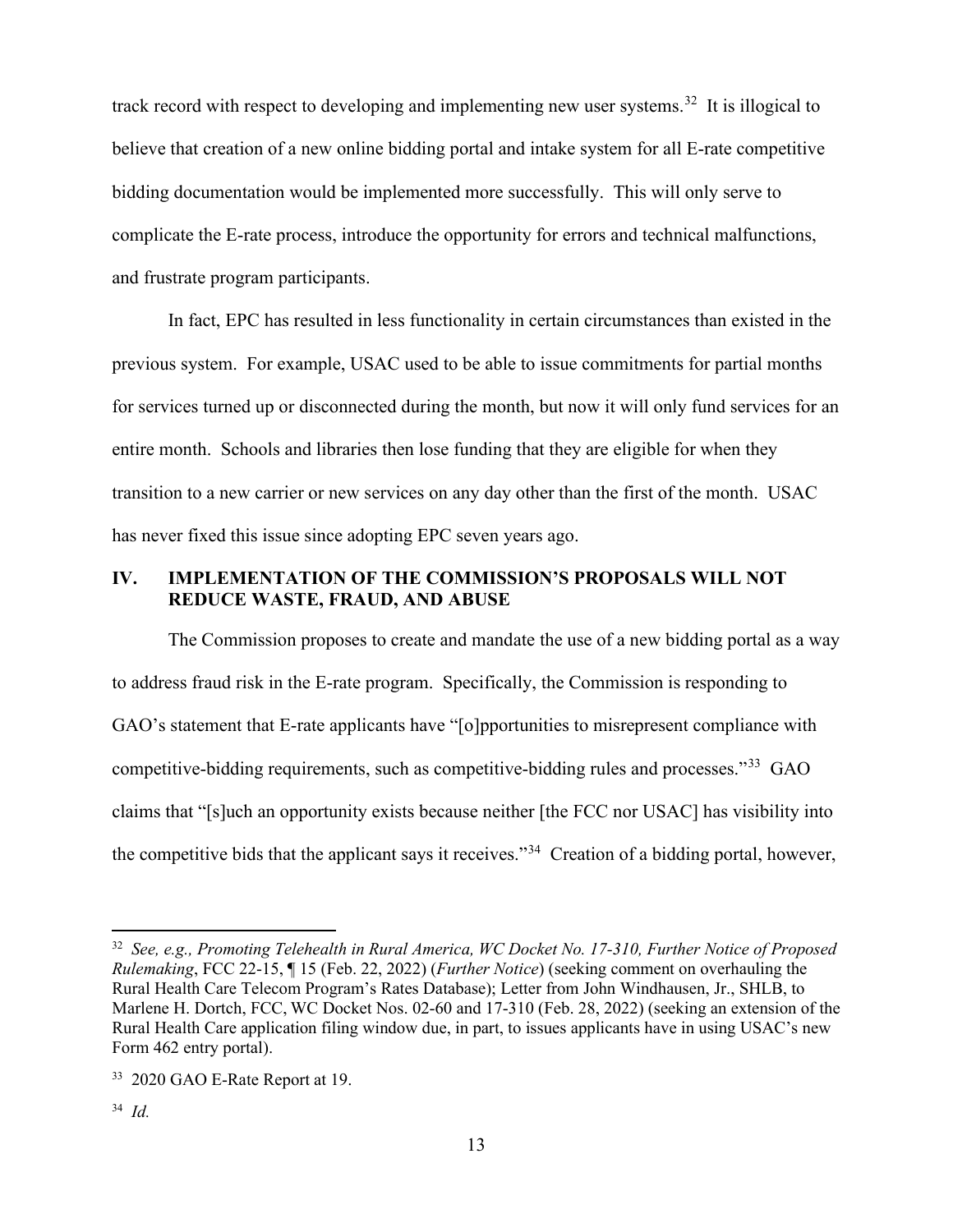would not address the example of competitive bidding fraud that GAO provides in its report. In that example from 2015, GAO cites a service provider offering grants through an affiliated company to pay for the applicant's non-discounted portion of the E-rate services.<sup>35</sup> The activity found to be fraudulent was conducted through a separate entity, presumably to hide it from detection, and would therefore not have been included in the bid the service provider submitted.

There is no indication that submission of thousands upon thousands of E-rate bid responses will materially deter or allow USAC and the Commission to detect instances of competitive bidding problems. As the example from the GAO report and the cases listed on OIG's website illustrate,<sup>[36](#page-13-1)</sup> a bidding portal will not prevent collusion if bidders and applicants choose to violate the rules. Instead, the current system of certification combined with selective review and the audit process works well to identify and root out waste, fraud and abuse where it may occur.

USAC has neither the ability nor the expertise to review all of the bids and associated documentation that would be uploaded to the portal. The level of scrutiny that USAC would have to provide to review the documents would be equivalent to and duplicative of the review that applicants themselves undertake, and USAC is unlikely to possess the knowledge or context of the underlying bids to fully understand what they are reviewing without seeking additional information from applicants and bidders. Requiring such a review would introduce immeasurable delay into the E-rate funding process. Lacking this step, however, the mere existence of a portal full of documents does not serve to achieve the Commission's goal of decreasing the risk of waste, fraud and abuse. Similarly, requiring applicants to submit all of their E-rate competitive bidding documentation without a commitment from USAC to timely and

<span id="page-13-0"></span><sup>35</sup> *Id.*

<span id="page-13-1"></span><sup>36</sup> *See* note [12,](#page-5-3) *supra*.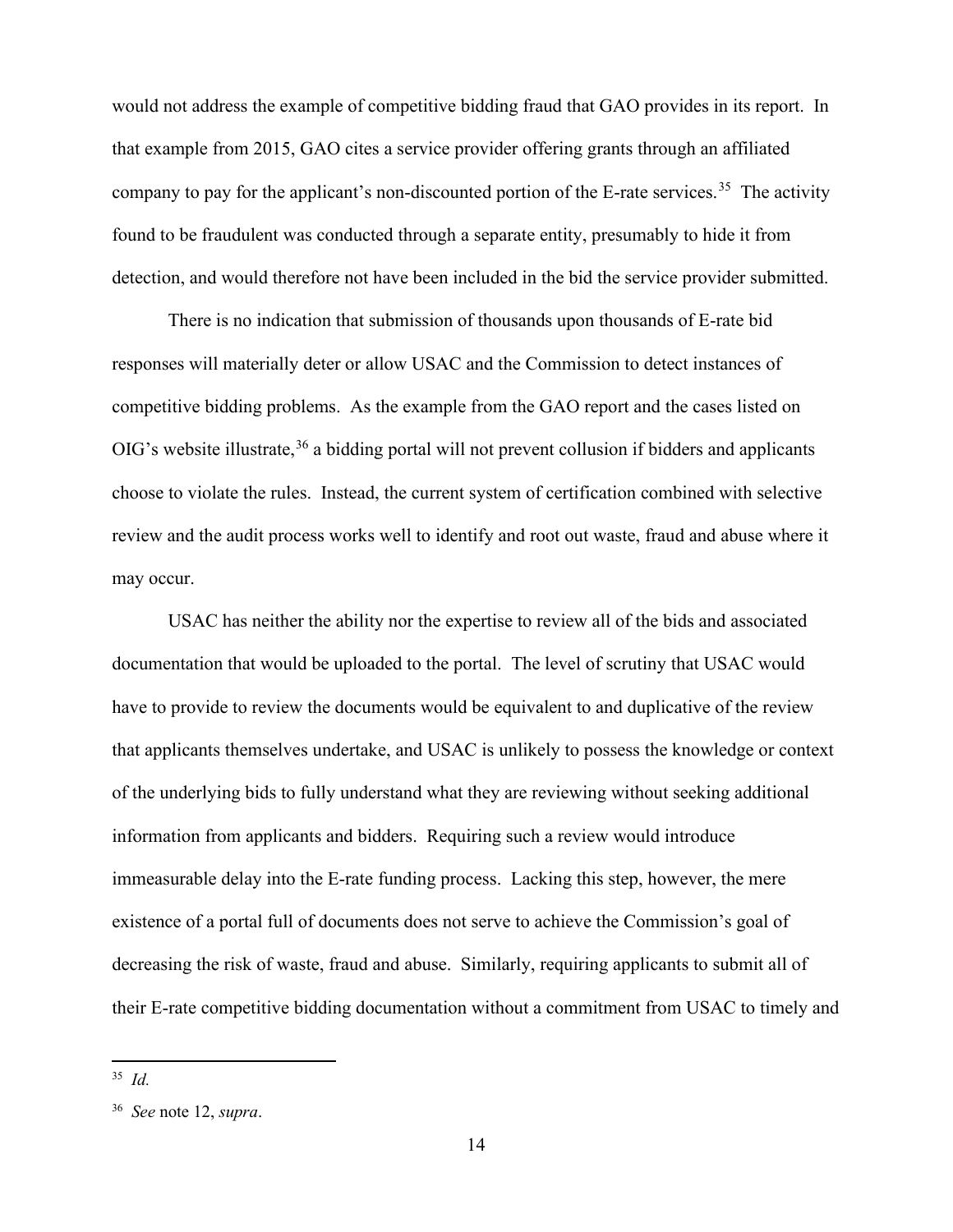accurately review these documents will only increase delay and costs with little to no corresponding benefit.

# <span id="page-14-0"></span>**V. THE COMMISSION SHOULD FOLLOW GAO'S RECOMMENDATIONS TO IMPLEMENT FRAUD RISK ASSESSMENT PLANS AND USE DATA ANALYTICS**

In place of creating a costly and burdensome new online portal, the Commission should consider implementing other recommendations from the GAO report. Specifically, GAO stated that both the Commission and USAC should implement fraud risk assessment plans.<sup>[37](#page-14-1)</sup> Conducting fraud risk assessments would allow the Commission to better determine whether and where waste, fraud and abuse may exist in the E-rate program and allow it to better tailor changes to reflect these areas.

GAO also recommended that the Commission and USAC make better use of data analytics to identify potential sources of fraud.<sup>[38](#page-14-2)</sup> In particular, GAO found that USAC's E-rate databases are unclear and difficult to use. The E-rate application processing program contains more than 10,000 data fields, but there is no clear definition of what data those fields contain.<sup>39</sup> This has precluded both the Commission staff and OIG from effectively using the data. In its response to the GAO Report, the Commission acknowledges the flaws in the USAC data fields and states that it is "working toward a future iteration of its data analytics platform to enable predictive analytics, using fraud detection patterns and anomaly recognition to help prevent future instances of fraud."[40](#page-14-4) The Commission should focus its efforts on fixing the issues with

<span id="page-14-1"></span><sup>37</sup> 2020 GAO E-Rate Report at 27-34.

<span id="page-14-2"></span><sup>38</sup> *Id.* at 34-38.

<span id="page-14-3"></span><sup>39</sup> *Id.* at 36.

<span id="page-14-4"></span><sup>40</sup> *Id.* at Appendix 1, at 2.